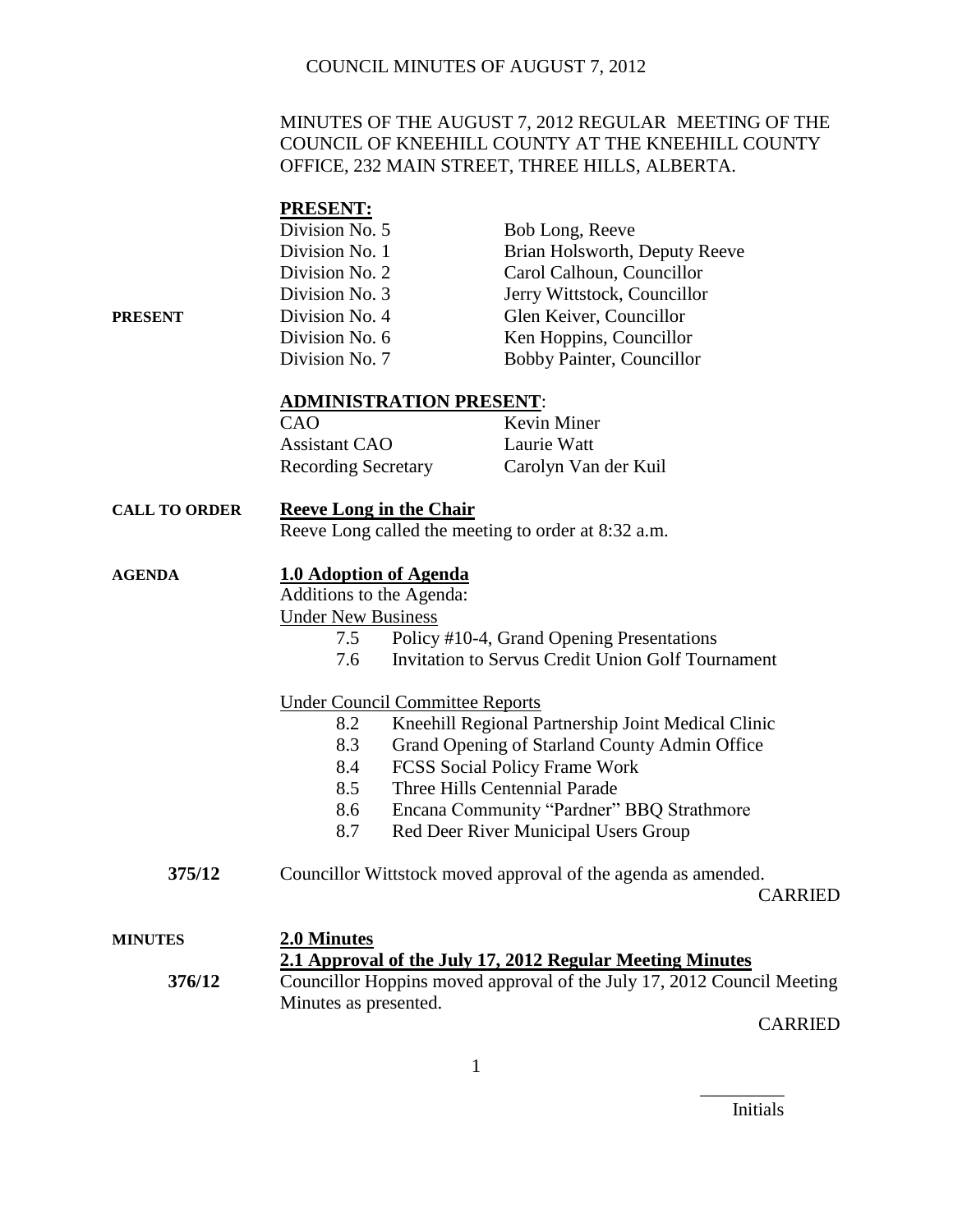| <b>FINANCIAL</b><br><b>BANK REC</b>            | <b>5.0 Financial Reports</b><br>5.1 Bank Reconciliation Report June 2012                                                                                                                                                                      |
|------------------------------------------------|-----------------------------------------------------------------------------------------------------------------------------------------------------------------------------------------------------------------------------------------------|
| 377/12                                         | Councillor Holsworth moved that Council receive the June 2012 Bank                                                                                                                                                                            |
|                                                | Reconciliation Report as presented.                                                                                                                                                                                                           |
|                                                | <b>CARRIED</b>                                                                                                                                                                                                                                |
| <b>TRAIN INTERSECTS</b><br>378/12              | <b>6.0 Business from the Previous Minutes</b><br><b>6.1 Traffic Count on Railway Crossing</b><br>Reeve Long moved that Council direct Administration to obtain more<br>information from CN Rail regarding the line classification in Kneehill |
|                                                | County.<br><b>CARRIED</b>                                                                                                                                                                                                                     |
| <b>NEW BUSINESS</b><br><b>T-HILLS TRANSFER</b> | <b>7.0 New Business</b><br><b>7.1 Empty Pesticide Container Collection at Three Hills Transfer</b>                                                                                                                                            |
| <b>STN</b><br>379/12                           | <b>Station</b><br>Councillor Hoppins moved that Council approve taking names and contact<br>information of Kneehill County rate payers using the Three Hills transfer<br>site as a deterrent for leaving unacceptable materials.              |
|                                                | <b>CARRIED</b>                                                                                                                                                                                                                                |
| <b>SRO GOLF TOURN</b><br>380/12                | 7.3 1st Annual SRO Texas Scramble Golf Tournament<br>Councillor Calhoun moved that Council approve sponsoring the SRP<br>breakfast in the amount of \$350.00 (three hundred and fifty dollars).<br><b>CARRIED</b>                             |
| 381/12                                         | Reeve Long moved that Council receive the invitation to attend the<br>August 25, 2012, SRO Texas Scramble Golf Tournament as information.<br><b>CARRIED</b>                                                                                   |
| <b>NOISE BYLAW</b><br>382/12                   | <b>7.4 Noise Bylaw</b><br>Councillor Calhoun moved that Council receive as information.<br><b>CARRIED</b>                                                                                                                                     |
|                                                | The meeting recessed from 8:55 a.m. until 9:02 a.m.                                                                                                                                                                                           |
|                                                | Pete McRae, Director of Operations, was present when the meeting<br>reconvened.                                                                                                                                                               |

Initials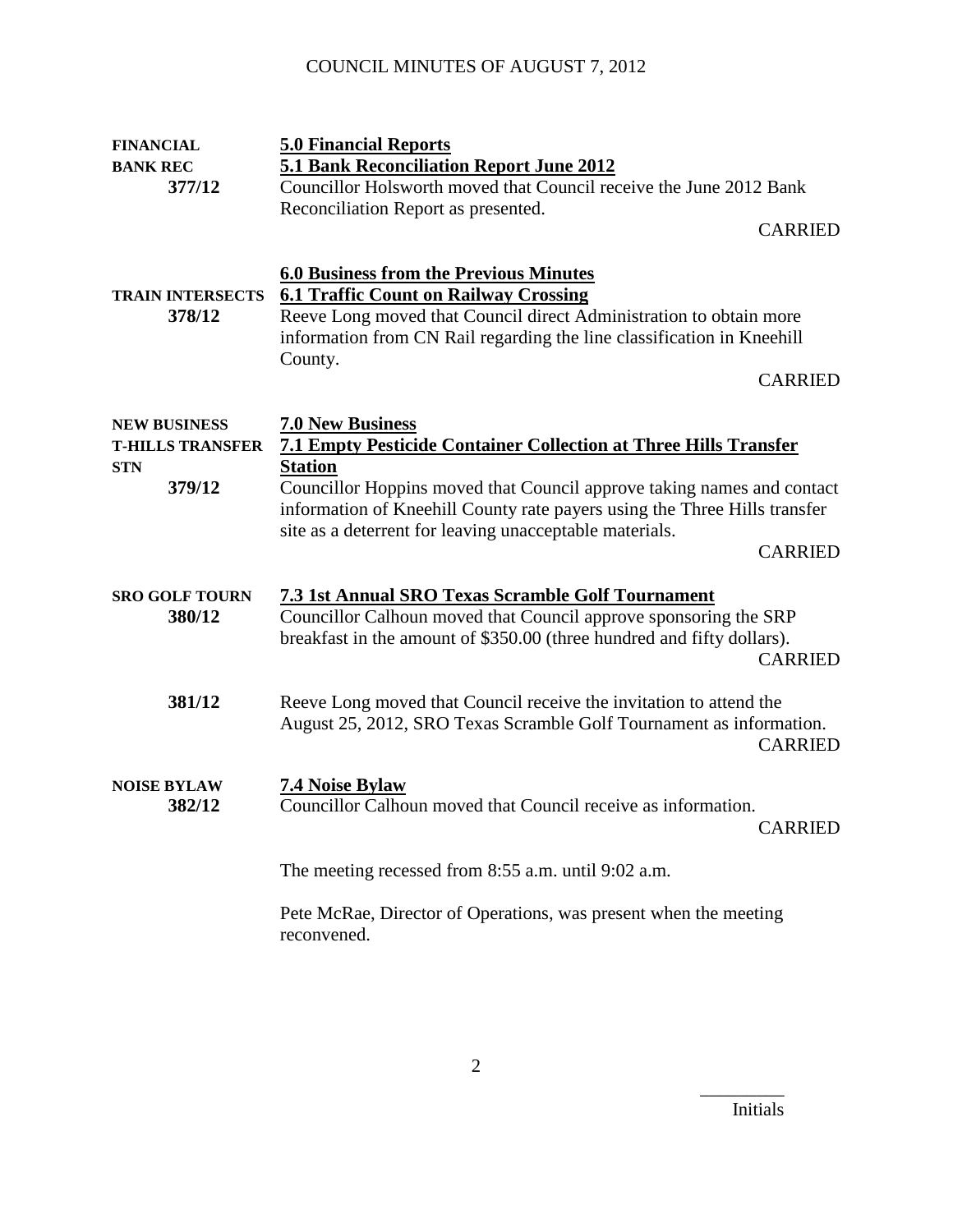| <b>OPERATIONS</b>      | <b>4.0 Operations</b>                                                                |
|------------------------|--------------------------------------------------------------------------------------|
|                        | <b>4.1 Operations Summary</b>                                                        |
| <b>OPR SUMMARY</b>     | Pete McRae presented the Operations Report comprised of Transportation               |
|                        | (Roads), Water and Miscellaneous updates. The following items were                   |
|                        | also addressed:                                                                      |
|                        | • Acme Golf Course dust control scheduled for this week.                             |
|                        | • Hole in front of Wimborne Store – Pete will contact Carillion.                     |
|                        | Council wanted to thank County staff for decorating County truck for                 |
|                        | Three Hill Centennial.                                                               |
| 383/12                 | Councillor Holsworth moved that Council receive the Operations                       |
|                        | Summary report as presented.                                                         |
|                        | <b>CARRIED</b>                                                                       |
|                        |                                                                                      |
| <b>USED EQUIP</b>      | <b>4.2 Used Equipment Report</b>                                                     |
| 384/12                 | Councillor Calhoun moved that Council approve the list of items to be                |
|                        | sold at a Silent Auction on Thursday, August 30 <sup>th</sup> from 8:00 a.m. to 4:00 |
|                        | p.m. Reserve bids set and placed on some of the higher priced items at               |
|                        | the discretion of the Director of Operations.                                        |
|                        | <b>CARRIED</b>                                                                       |
|                        |                                                                                      |
|                        | Pete McRae left the meeting at 9:29 a.m.                                             |
|                        | The meeting recessed from 9:29 a.m. until 9:35 a.m.                                  |
|                        |                                                                                      |
|                        | 11.0 In-Camera                                                                       |
| 385/12                 | Councillor Calhoun moved that Council go into In-Camera at 9:36 a.m.                 |
|                        | <b>CARRIED</b>                                                                       |
|                        |                                                                                      |
| 386/12                 | Councillor Holsworth moved the meeting out of In-Camera at 10:35 a.m.                |
|                        | <b>CARRIED</b>                                                                       |
|                        |                                                                                      |
| <b>NEW BUSINESS</b>    | <b>7.0 New Business Continued</b>                                                    |
| <b>POLICY #10-4</b>    | 7.5 Policy #10-4, Grand Opening Presentations                                        |
| 387/12                 | Councillor Calhoun moved to direct Administration to purchase a Bernie               |
|                        | Brown print for the newly renovated Starland County Administration                   |
|                        | Office.                                                                              |
|                        | <b>CARRIED</b>                                                                       |
|                        |                                                                                      |
|                        | Council directed Administration to revamp Policy #10-4, Grand Opening                |
|                        | Presentations.                                                                       |
| <b>COUNCIL REPORTS</b> | <b>8.0 Council and Committee Reports</b>                                             |
| <b>THILLS ANNEX</b>    | 8.1 Three Hills Annexation- Written report by Ken Hoppins on attending               |
|                        | the July 24, 2012 Three Hills Annexation Open House.                                 |
|                        |                                                                                      |

Initials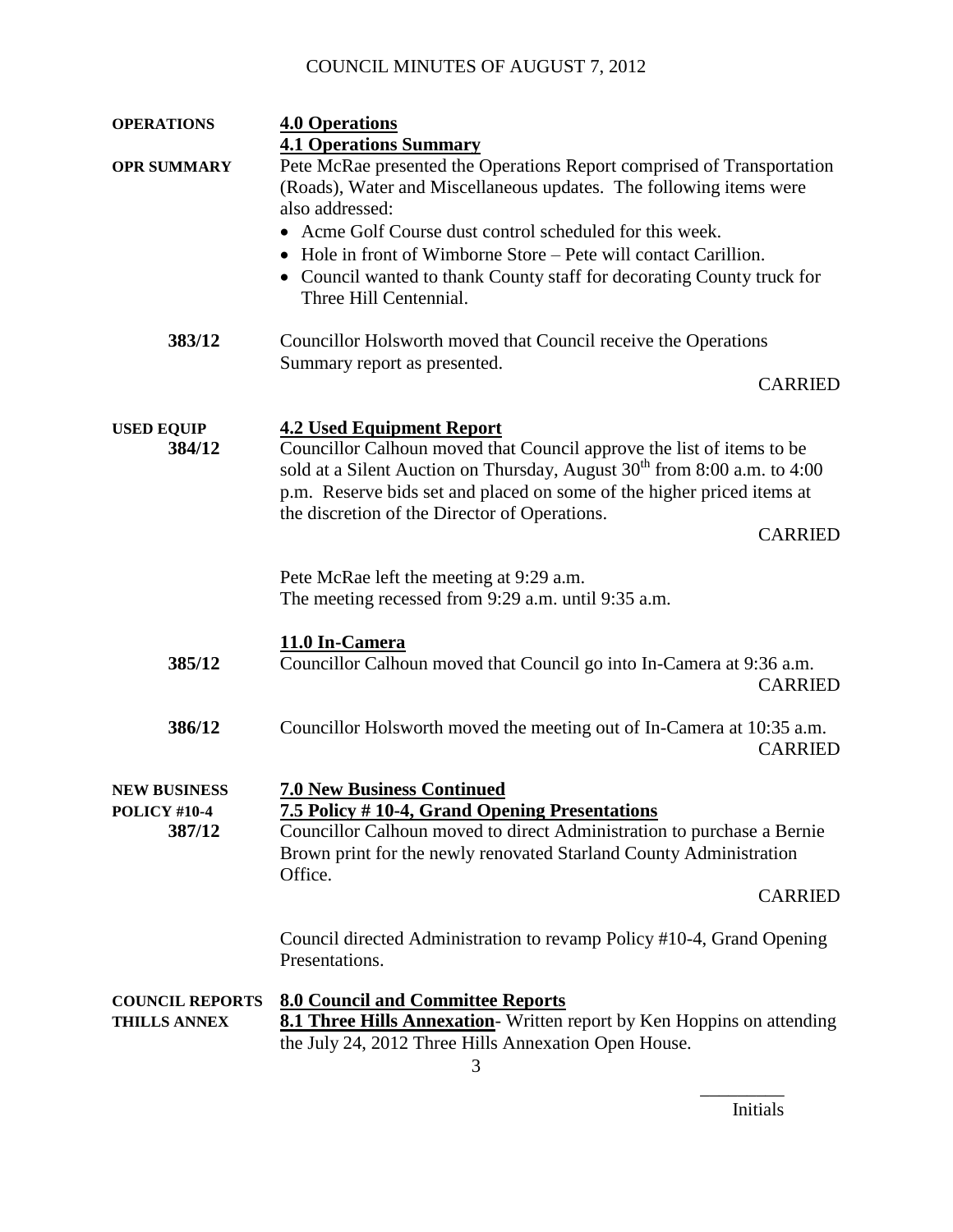| <b>MEDICAL CLINC</b>                                | 8.2 Kneehill Regional Partnership Joint Medical Clinic-Written report<br>by Councillor Calhoun.                                                                                                                                      |  |
|-----------------------------------------------------|--------------------------------------------------------------------------------------------------------------------------------------------------------------------------------------------------------------------------------------|--|
| <b>STARLAND CNTY</b>                                | 8.3 Grand Opening of Starland County Admin Office – Written report<br>by Councillor Calhoun.                                                                                                                                         |  |
| <b>FRAMEWORK</b>                                    | FCSS SOCIAL POLICY 8.4 FCSS Social Policy Framework - Written report by Councillor<br>Calhoun.                                                                                                                                       |  |
|                                                     | THILLS CENTENNIAL 8.5 Three Hills Centennial- Written reports by Reeve Long and<br>Councillor Calhoun on attending the Three Hills Centennial Celebration<br>July 21, 2012.                                                          |  |
| <b>ENCANA</b><br><b>STRATHMORE</b>                  | <b>8.6 Encana Community "Pardner" BBQ Strathmore</b> Written report<br>by Reeve Long.                                                                                                                                                |  |
| <b>RDRMUG</b>                                       | <b>8.7 Red Deer River Municipal Users Group</b> – Written report from<br>Councillor Wittstock. Plains Midstream public relations team were at the<br>meeting to discuss the Red Deer River oil spill clean-up.                       |  |
| 388/12                                              | Councillor Wittstock moved that Council receive the Council and<br>Committee Reports as presented.<br><b>CARRIED</b>                                                                                                                 |  |
| <b>CORRESPONDENCE</b><br>389/12                     | <b>9.0 Correspondence Report</b><br>Councillor Hoppins moved that Council receive the Correspondence<br>Report.<br><b>CARRIED</b>                                                                                                    |  |
| <b>BUS PENDING</b><br>390/12                        | <b>10.0 Council Business Pending &amp; Summary Reports</b><br>Councillor Calhoun moved that Council receive the Business Pending and<br>Summary reports.<br><b>CARRIED</b>                                                           |  |
| <b>NEW BUSINESS</b><br><b>SCHOLARSHIP</b><br>391/12 | <b>7.0 New Business Continued</b><br>7.2 Kneehill County Scholarship 2012<br>Councillor Holsworth moved that Brandon Wagstaff and Blake Penner be<br>awarded the 2012 Kneehill County Scholarships, in the amount of \$1500<br>each. |  |

CARRIED